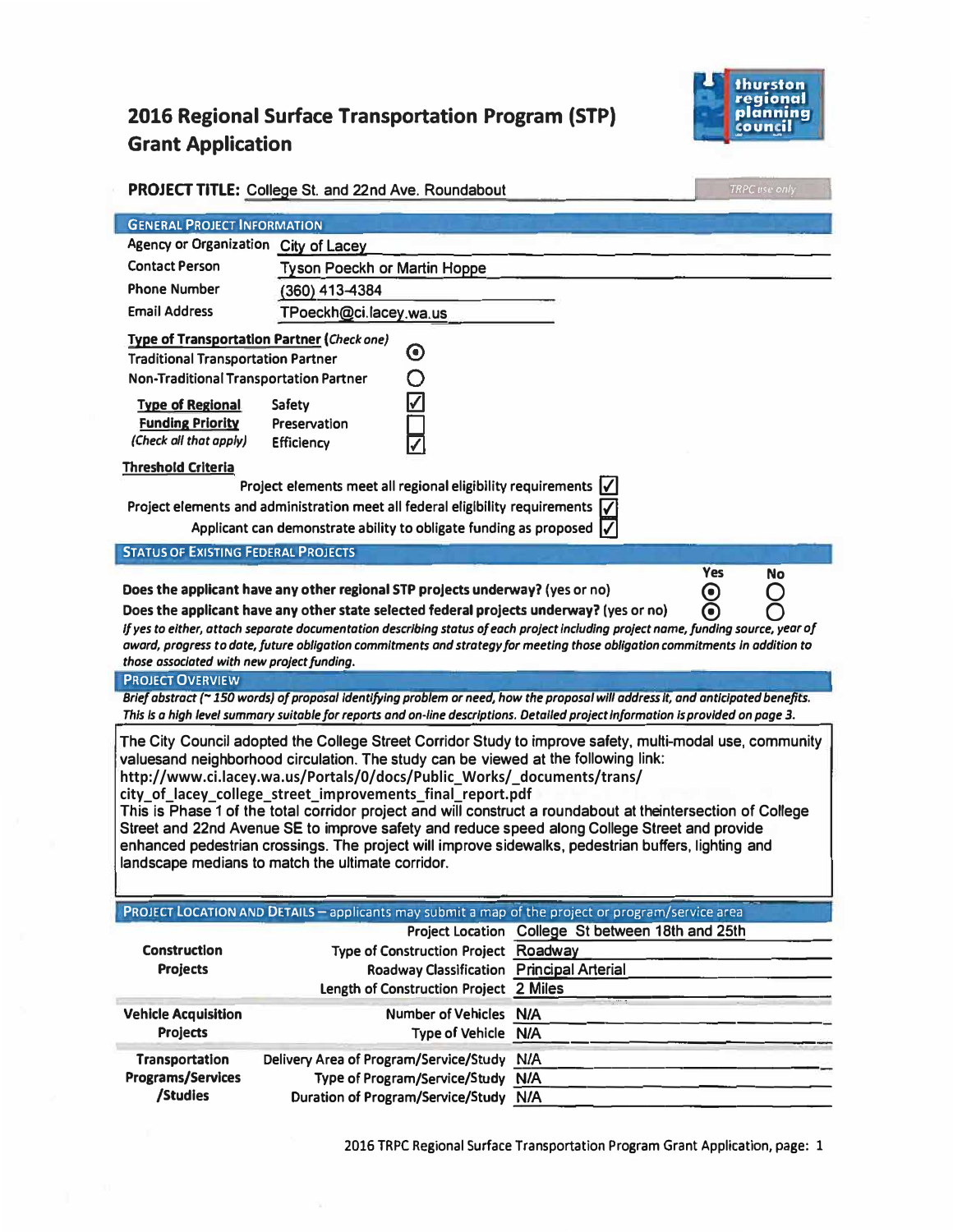| <b>PROJECT PHASING AND COSTS</b>                                                                                                                                                                            |                                                                                                                                                 |                                                |  |  |
|-------------------------------------------------------------------------------------------------------------------------------------------------------------------------------------------------------------|-------------------------------------------------------------------------------------------------------------------------------------------------|------------------------------------------------|--|--|
| Identify project phases and costs                                                                                                                                                                           | <b>Phase</b>                                                                                                                                    | Cost                                           |  |  |
| <b>Construction Projects</b>                                                                                                                                                                                | Preliminary Engineering/Design:                                                                                                                 |                                                |  |  |
| (mark the appropriate phase                                                                                                                                                                                 | Right-of-Way:                                                                                                                                   | $rac{5}{5}$                                    |  |  |
| and enter cost)                                                                                                                                                                                             | Construction:                                                                                                                                   | $\overline{\boldsymbol{\varsigma}}$<br>1658209 |  |  |
| <b>Vehicle Acquisition Projects</b>                                                                                                                                                                         | <b>Vehicle Purchase</b>                                                                                                                         |                                                |  |  |
| <b>Transportation Programs,</b>                                                                                                                                                                             | Programs, Studies, or Services                                                                                                                  |                                                |  |  |
| <b>Services, or Studies</b>                                                                                                                                                                                 |                                                                                                                                                 |                                                |  |  |
|                                                                                                                                                                                                             | *Construction proposals that include two or more project phases spanning more than one year must include a separate application for each phase. |                                                |  |  |
| <b>YEAR OF OBLIGATION</b>                                                                                                                                                                                   |                                                                                                                                                 |                                                |  |  |
| FFY 2017 - 2019 Project Obligation                                                                                                                                                                          | 2017                                                                                                                                            | 2019<br>2018                                   |  |  |
| Select the preferred federal fiscal year the project will obligate*                                                                                                                                         | ⊙                                                                                                                                               |                                                |  |  |
| Select an alternate federal fiscal year the project could obligate                                                                                                                                          |                                                                                                                                                 |                                                |  |  |
| *Applicants are expected to obligate their project on time, as stated on this application and indicated on the award letter, if the project proposal is selected.                                           |                                                                                                                                                 |                                                |  |  |
| <b>STP FUNDING REQUEST AND MATCHING REVENUES</b>                                                                                                                                                            |                                                                                                                                                 |                                                |  |  |
| <b>Federal Funding Request and Match (non-federal share)</b>                                                                                                                                                |                                                                                                                                                 | *Applicants must provide a minimum of          |  |  |
| From Project Applicant*                                                                                                                                                                                     | Local funding or other sources<br>\$725248                                                                                                      | 13.5% non-federal share to federal             |  |  |
| <b>State funding</b>                                                                                                                                                                                        | \$630000                                                                                                                                        | share.<br><b>Example</b>                       |  |  |
|                                                                                                                                                                                                             | \$302961<br><b>STP Grant Request</b>                                                                                                            | Total Project Cost is \$100,000                |  |  |
|                                                                                                                                                                                                             |                                                                                                                                                 | Minimum non-federal share: \$13,500            |  |  |
|                                                                                                                                                                                                             | <b>Total Project/Phase Revenue</b>                                                                                                              | \$1658209 Federal STP Funds: \$86,500          |  |  |
| SUPPORT FOR THE REGIONAL TRANSPORTATION PLAN, SUSTAINABLE THURSTON OR OTHER REGIONAL INITIATIVES                                                                                                            |                                                                                                                                                 |                                                |  |  |
| Identify ways in which the proposed project supports the goals and policies of the Regional Transportation Plan, implementation                                                                             |                                                                                                                                                 |                                                |  |  |
| of Sustainable Thurston transportation initiatives, or other regional initiatives. Examples of other initiatives include, but are not                                                                       |                                                                                                                                                 |                                                |  |  |
| limited to, Urban Corridor Communities and associated District Plans, Healthy Kids Safe Streets Action Plan, South Thurston                                                                                 |                                                                                                                                                 |                                                |  |  |
|                                                                                                                                                                                                             | Economic Development Initiative, Walk and Roll, Commute Trip Reduction, I-5 Action Plan, Bountiful Byways, Smart Corridors.                     |                                                |  |  |
|                                                                                                                                                                                                             |                                                                                                                                                 |                                                |  |  |
| The College Street Corridor Improvements (project C42) is specifically identified in the Regional<br>Transportation Plan. The College and 22nd Avenue Roundabout is Phase 1 of this project, and originally |                                                                                                                                                 |                                                |  |  |
| received STP funding for PE in 2010 and subsequently received a State Pedestrian and Bicycle Safety                                                                                                         |                                                                                                                                                 |                                                |  |  |
| Grant in 2011. The projects proximity to Mountain View Elementary School and the multi modal                                                                                                                |                                                                                                                                                 |                                                |  |  |
| improvements support children and pedestrians within the project limits.                                                                                                                                    |                                                                                                                                                 |                                                |  |  |
|                                                                                                                                                                                                             |                                                                                                                                                 |                                                |  |  |
| <b>CERTIFICATION ACCEPTANCE</b>                                                                                                                                                                             |                                                                                                                                                 |                                                |  |  |
|                                                                                                                                                                                                             |                                                                                                                                                 |                                                |  |  |
| CA Agency and Representative Martin Hoppe, PE                                                                                                                                                               |                                                                                                                                                 |                                                |  |  |
|                                                                                                                                                                                                             |                                                                                                                                                 |                                                |  |  |
| <b>CA Signature and Date</b>                                                                                                                                                                                |                                                                                                                                                 | $Q \mid_{a}$ , $\mid_{h}$                      |  |  |
|                                                                                                                                                                                                             |                                                                                                                                                 |                                                |  |  |
|                                                                                                                                                                                                             |                                                                                                                                                 |                                                |  |  |
| <b>Project Verification and Endorsement</b>                                                                                                                                                                 |                                                                                                                                                 |                                                |  |  |
| This project proposal reflects established local funding priorities consistent with the Regional Transportation Plan.                                                                                       |                                                                                                                                                 |                                                |  |  |
| Costs represent accurate planning level estimates needed to accomplish the work described herein. The project                                                                                               |                                                                                                                                                 |                                                |  |  |
| described is financially feasible, and local match revenue identified above is available and will be committed to the                                                                                       |                                                                                                                                                 |                                                |  |  |
| project if it receives the requested STP grant. If selected, the project will obligate funding by the date indicated                                                                                        |                                                                                                                                                 |                                                |  |  |

on the award letter; failure to do so may result in loss of funding for the project and funds will not be restored. I realize that the use of federal funds for this project entails administrative and project compliance requirements over which TRPC has no control, and for which this agency or organization will be responsible. This project has the full endorsement of the governing body/leadership of this agency or organization.

Scott Spence, City Manager

Name and Title of Designated Representative

Signature of Designated Representative

2016 TRPC Regional Surface Transportation Program Grant Application, page: 2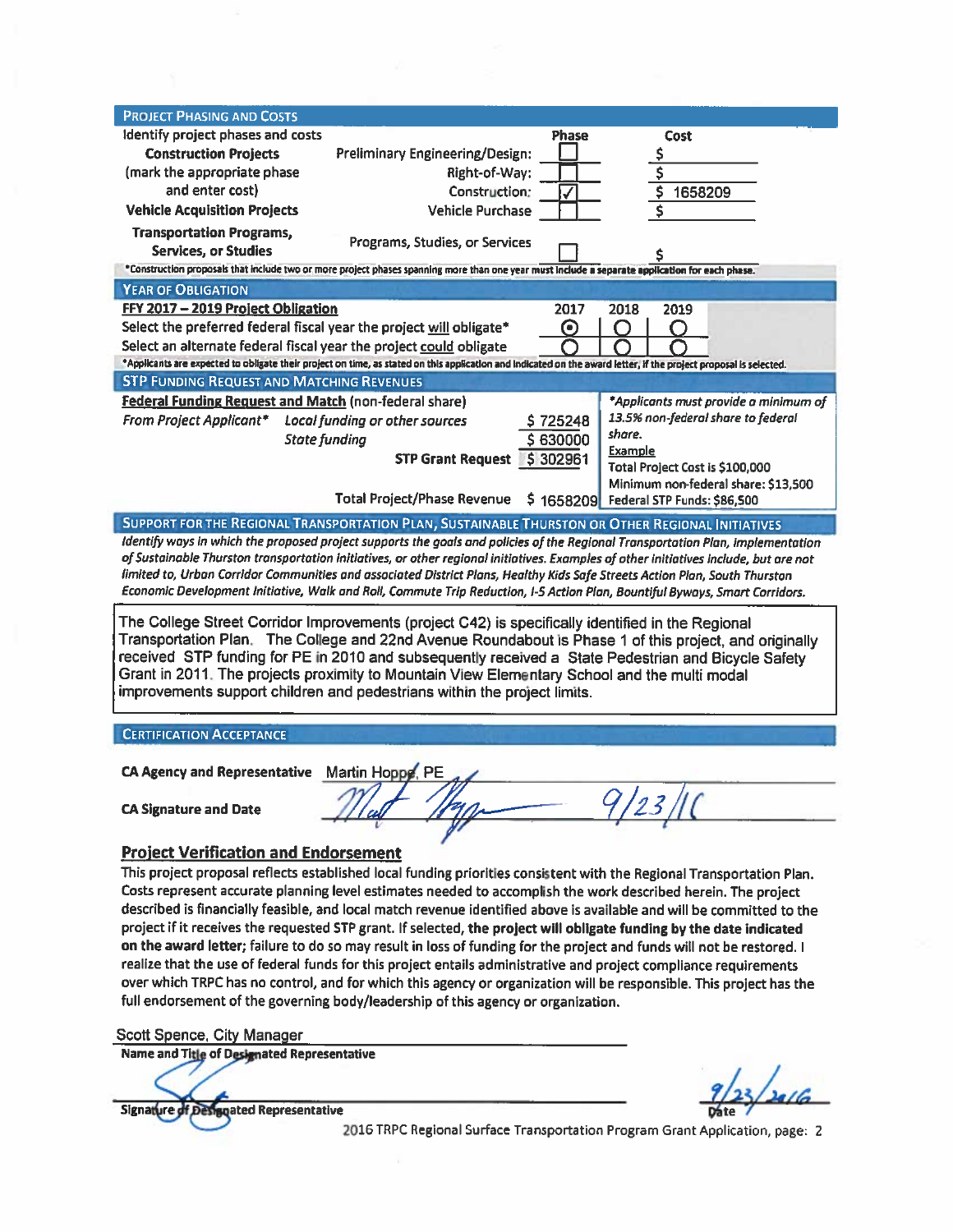## **Project Title:**  College St. and 22nd Ave. Roundabout

## **PROJECT DESCRIPTION & SIGNIFICANCE (2 PAGES MAX, 10 POINT FONT MINIMUM)**

*Using the space provided on pages 3 and 4 below, please address the following in your narrative: Describe the proposed project and why it is a regional funding priority, paying particular attention to benefits the proposal will deliver. Consider all modes of travel in your description. Identify any collaboration or partnership with other entities with a vested interest in this project. Note whether this project leverages previous work, such as an implementation phase of a previous study or design phase, or whether it lays the groundwork for subsequent implementation phases. Describe any efforts that will help ensure this project can meet its obligation commitments. Indicate how this proposal supports the goals and policies of the Regional Transportation Plan, the transportation initiatives in Sustainable Thurston, or other adopted community plans and goals.* 

The College and 22nd Avenue Roundabout project will reconstruct College Street between 18th Ave and 25th Ave to include a roundabout at 22nd Avenue. This also includes minor improvements on 22nd Avenue with particular emphasis on children walking to schools (See attached display drawing).

Phase 1 is the first part of a major safety improvement to the College St Corridor from Lacey Blvd to 37th Ave. This corridor is the highest priority for the City of Lacey, as it connects many residential neighborhoods to schools and activity centers.

This corridor has been thoroughly vetted by many stakeholders and citizens with 2 major studies to determine the ultimate configuration of the corridor. Our biggest supporter/partner on this project is the North Thurston Public Schools.

We are leveraging a previous STP Grant and a State Pedestrian and Bicycle Safety Grant.

This project has a particular emphasis on children walking to schools and intersection safety with supporting Goals 2a, 2c, 3a, 4c, 4e, 5a,5b, 7a, 8c, 9a, 9c, 9d, 9e,9g, 9h, 9j, 10a, 11b, 12a, 12b, 12f, 16b, 18e, and 18h of the 2040 Regional Transportation Plan that specifically apply to this project.

To ensure this project can meet its obligation commitments; the design is essentially complete and we have made offers on all right of way necessary for the project. If necessary, the City will use condemnation rights to secure property for construction.